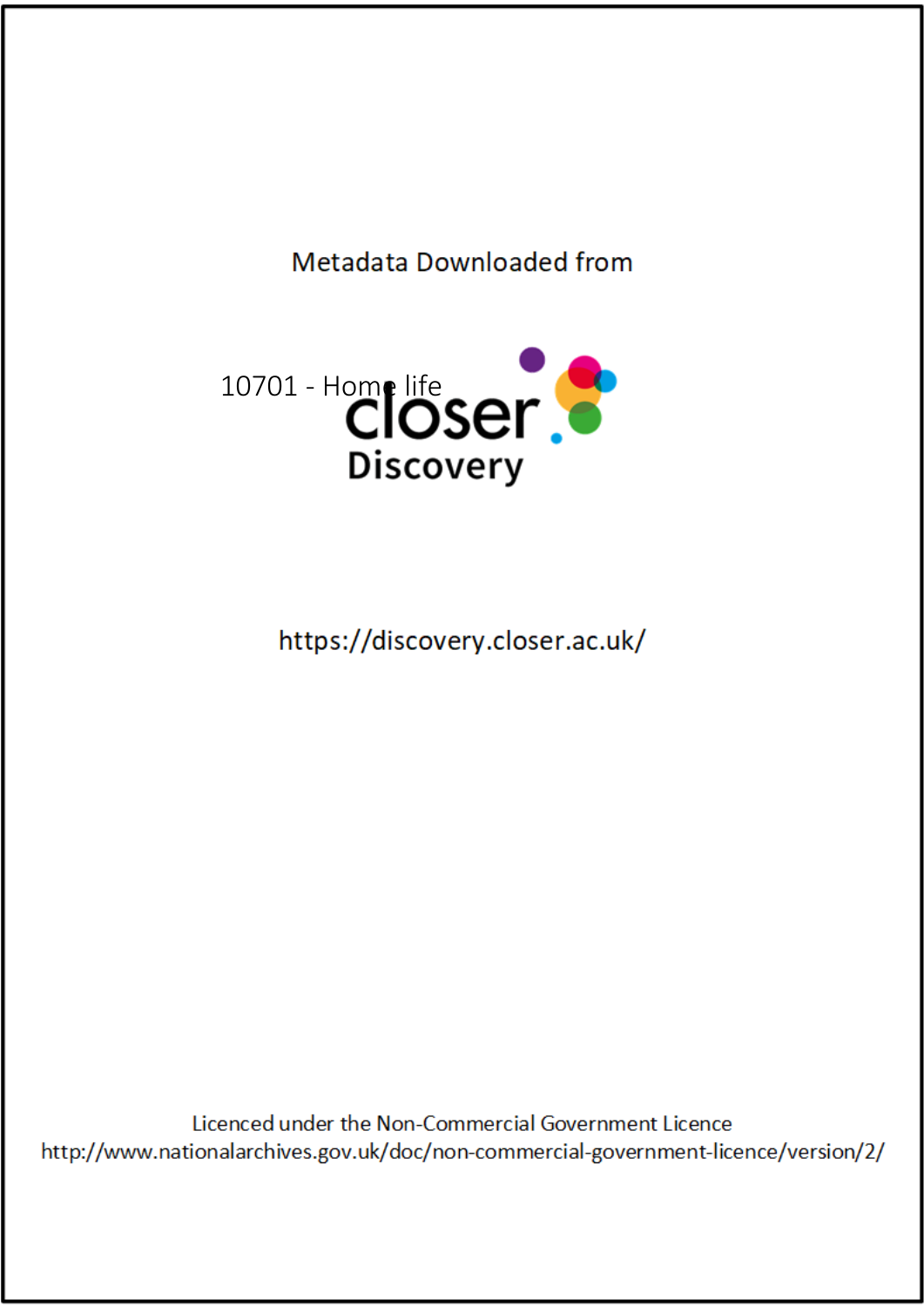# Table of Contents

| Concept             |  |
|---------------------|--|
|                     |  |
| <u>qi 2 a - 2 a</u> |  |
| <u>qi 2 b - 2 b</u> |  |
|                     |  |
|                     |  |
|                     |  |
|                     |  |
|                     |  |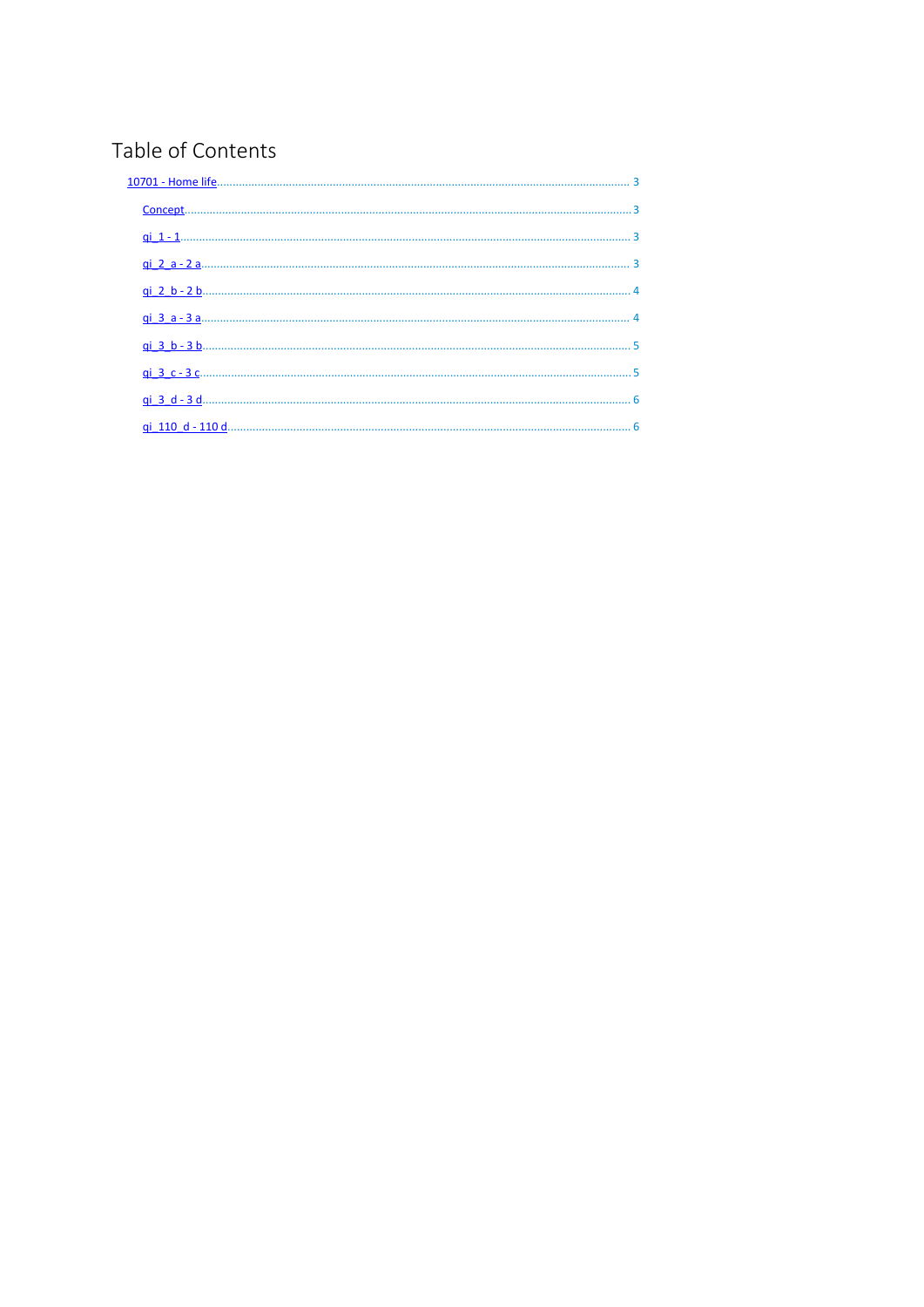# <span id="page-2-0"></span>**10701 - Home life**

Home life

**Concept**

10701 - Home life

• qi $_1$  - 1 • qi\_2\_a - 2 <sup>a</sup> • qi\_2\_b - 2 b • qi\_3\_a - 3 <sup>a</sup> • qi\_3\_b - 3 b • qi\_3\_c - 3 <sup>c</sup> • qi\_3\_d - 3 d • qi\_110\_d - 110 d

**qi\_1 - 1**

#### 1

#### **Question**

I'd like to start off by talking to you about the things you do together as <sup>a</sup> family - that is [NAME PARTNER AND CHILD(REN)] and yourself. Firstly how often do you eat <sup>a</sup> meal together as <sup>a</sup> family?

|   | 1   More than once a day |
|---|--------------------------|
|   | $2$ Once a day           |
|   | 3 Several times a week   |
|   | 4 About once a week      |
|   | 5 About once a month     |
|   | 6 Never or hardly ever   |
| 7 | Varies                   |
| 8 | Can't say                |

### **qi\_2\_a - 2 <sup>a</sup>**

2 a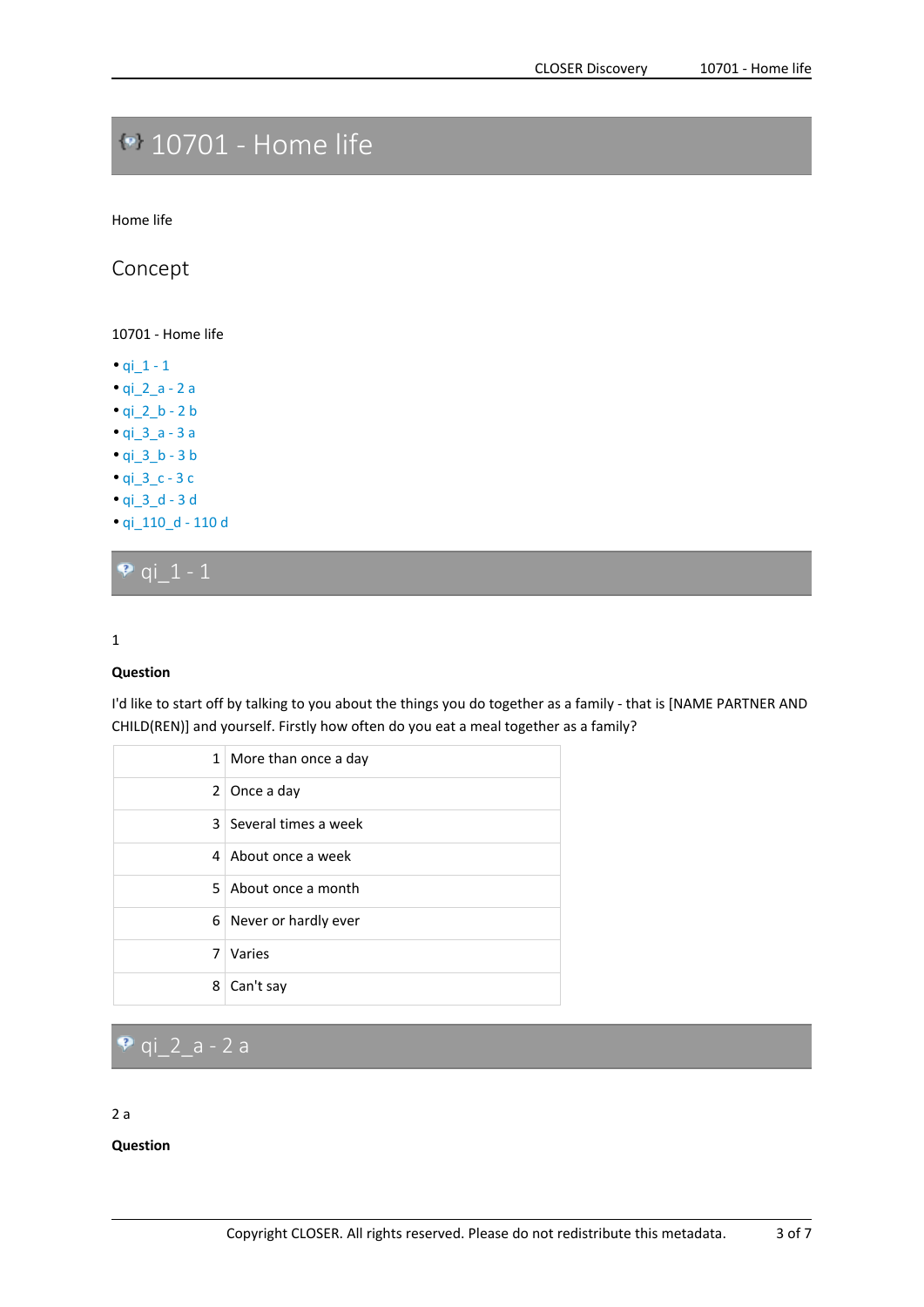<span id="page-3-0"></span>SHOWCARD MA And how often do you spend an evening together as <sup>a</sup> family, such as watching TV or playing an indoor game? CODE BELOW

| O1. | Once a week or more               |
|-----|-----------------------------------|
|     | $02$   Two or three times a month |
|     | 03 About once a month             |
|     | 04 Two or three times a year      |
|     | 05 About once a year              |
|     | 06 Once every two or three years  |
|     | 07 Never or hardly ever           |
| 08. | Varies                            |
| 98  | Can't say                         |
| 00  | Too young                         |

### **qi\_2\_b - 2 b**

#### 2 b

#### **Question**

How often do you go out as <sup>a</sup> family to shop? CODE BELOW

|    | 01 Once a week or more            |
|----|-----------------------------------|
|    | $02$   Two or three times a month |
|    | 03 About once a month             |
|    | 04 Two or three times a year      |
|    | 05 About once a year              |
|    | 06 Once every two or three years  |
|    | 07 Never or hardly ever           |
| 08 | Varies                            |
| 98 | Can't say                         |
| 00 | Too young                         |

## **qi\_3\_a - 3 <sup>a</sup>**

#### 3 a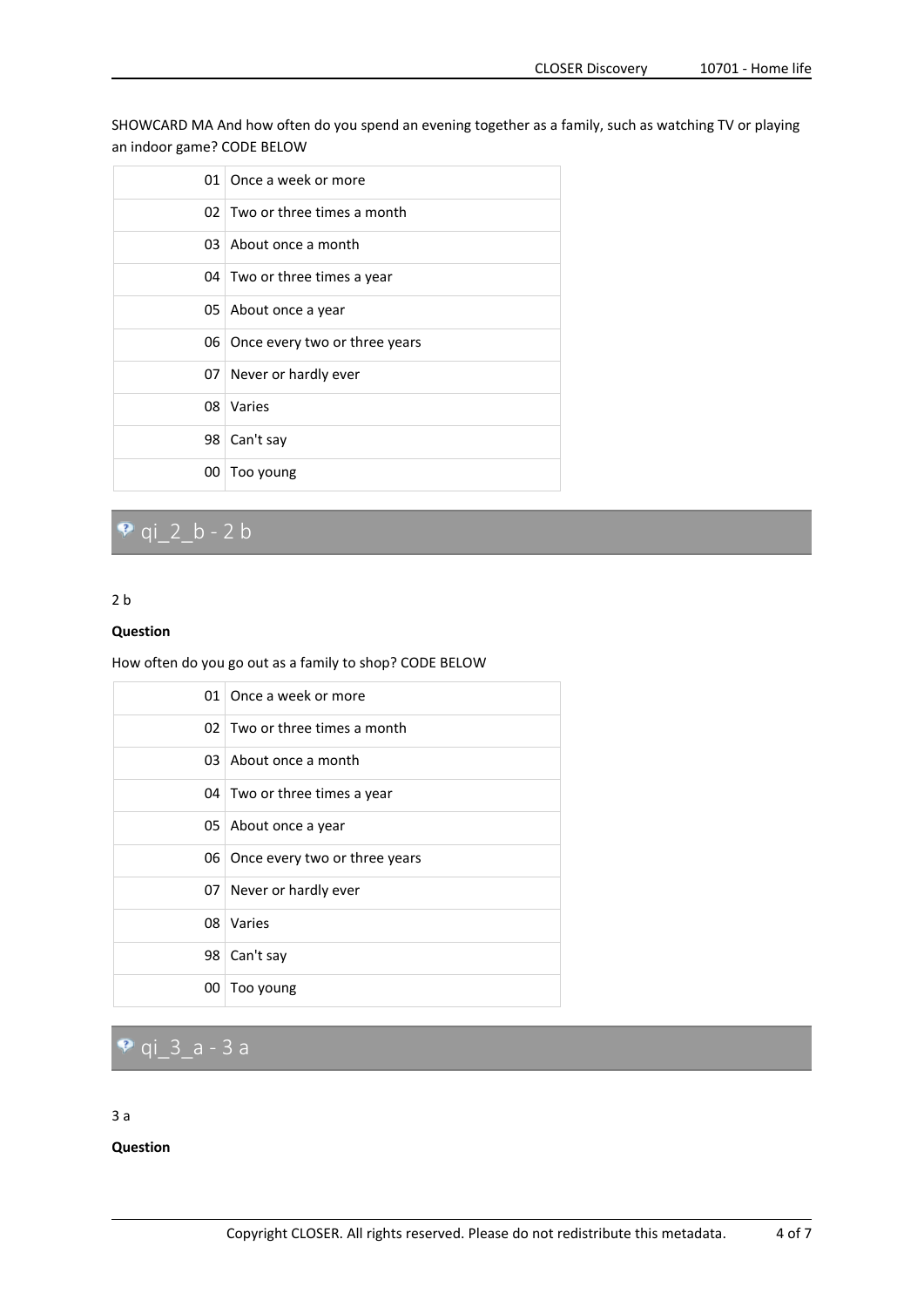<span id="page-4-0"></span>How often do you go out as <sup>a</sup> family, for example to eat, or to go to the cinema or theatre, or to attend <sup>a</sup> sports event or religious service? CODE BELOW

| 01  | Once a week or more               |
|-----|-----------------------------------|
|     | $02$   Two or three times a month |
| 03. | About once a month                |
|     | 04 Two or three times a year      |
|     | 05 About once a year              |
|     | 06 Once every two or three years  |
|     | 07 Never or hardly ever           |
| 08  | Varies                            |
| 98  | Can't say                         |
| 00  | Too young                         |

### **qi\_3\_b - 3 b**

#### 3 b

#### **Question**

How often do you go out as <sup>a</sup> family to see relatives or friends. CODE BELOW

|    | 01 Once a week or more           |
|----|----------------------------------|
|    | $02$ Two or three times a month  |
|    | 03 About once a month            |
|    | 04 Two or three times a year     |
|    | 05 About once a year             |
|    | 06 Once every two or three years |
|    | 07 Never or hardly ever          |
|    | 08 Varies                        |
|    | 98 Can't say                     |
| 00 | Too young                        |

**qi\_3\_c - 3 <sup>c</sup>**

#### $3<sub>c</sub>$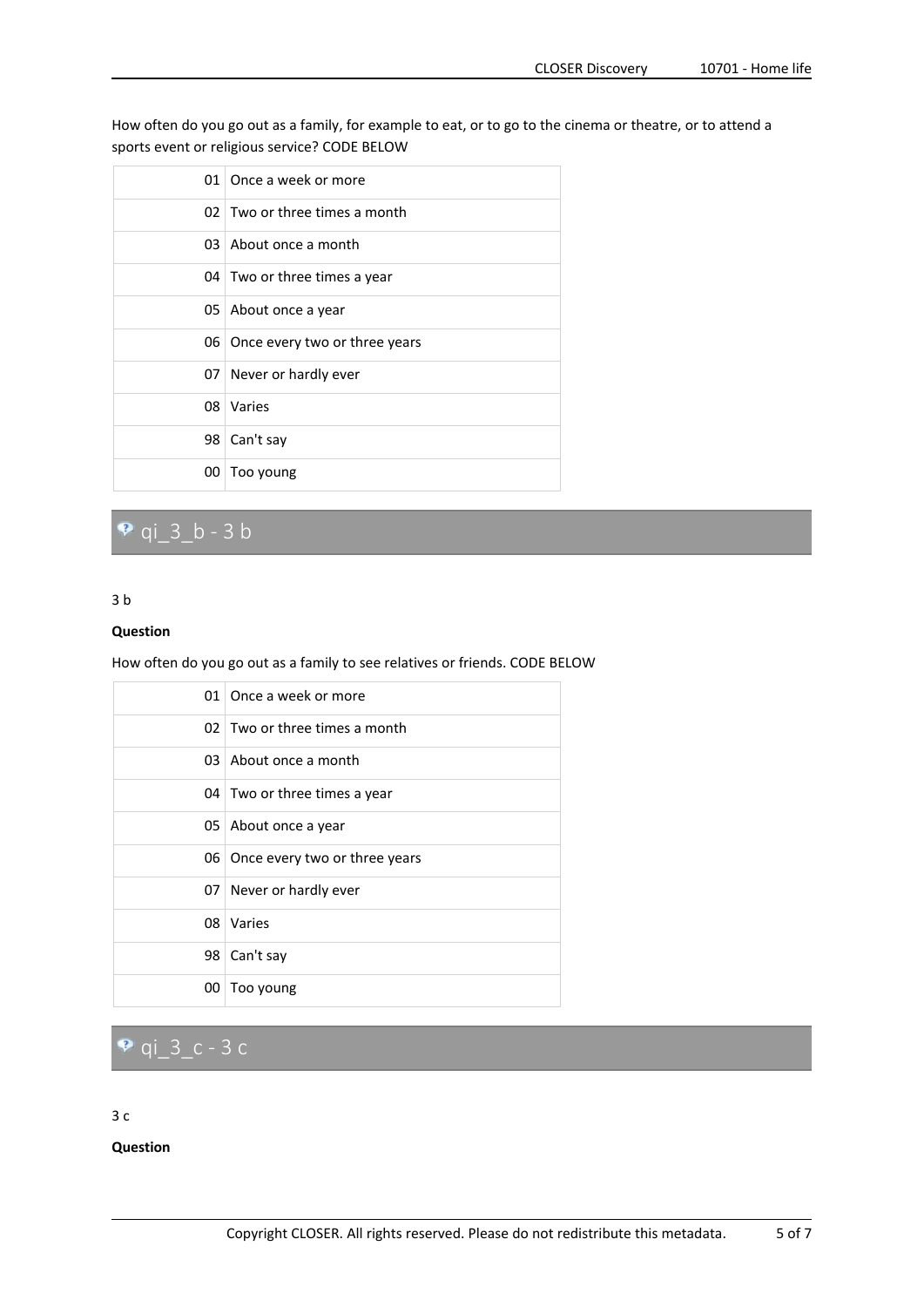<span id="page-5-0"></span>Apart from visits to relatives or friends, how often do you go on holiday together as <sup>a</sup> family - I mean staying at least one night away from home? CODE BELOW

|    | 01 Once a week or more           |
|----|----------------------------------|
|    | 02 Two or three times a month    |
|    | 03 About once a month            |
|    | 04 Two or three times a year     |
|    | 05 About once a year             |
|    | 06 Once every two or three years |
|    | 07 Never or hardly ever          |
| 08 | Varies                           |
|    | 98 Can't say                     |
| 00 | Too young                        |

### **qi\_3\_d - 3 d**

#### 3 d

#### **Question**

How often do your children have friends come here to your home, eg to play, to tea and so on CODE BELOW

|    | 01 Once a week or more           |
|----|----------------------------------|
|    | 02 Two or three times a month    |
|    | 03 About once a month            |
|    | 04 Two or three times a year     |
|    | 05 About once a year             |
|    | 06 Once every two or three years |
|    | 07 Never or hardly ever          |
|    | 08 Varies                        |
|    | 98 Can't say                     |
| 00 | Too young                        |

# **qi\_110\_d - 110 d**

#### 110 d